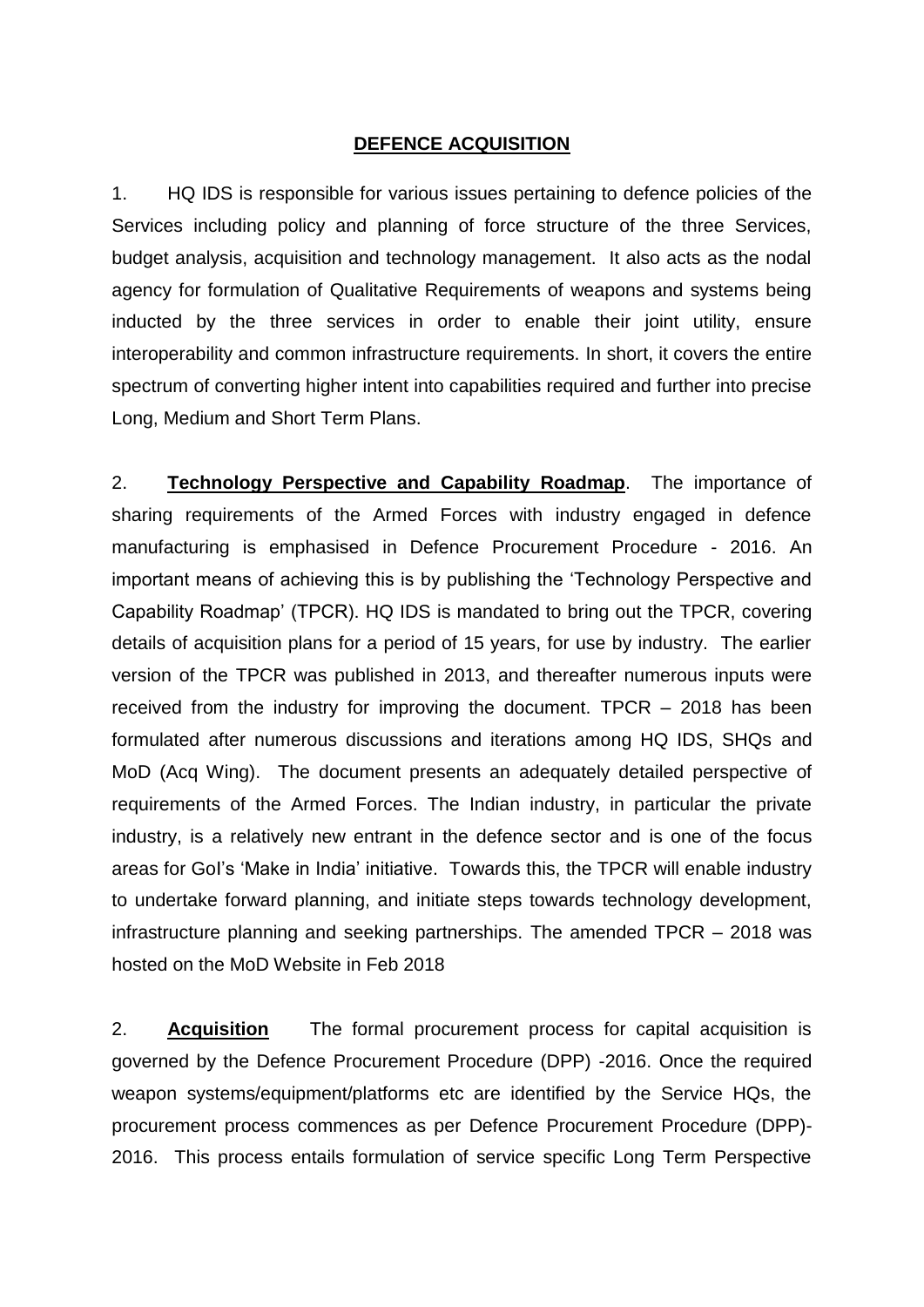Plan (LTPP) which is integrated into the Long Term Integrated Perspective Plan (LTIPP). The LTIPP which covers a 15 year period is further split into three five-year Service Capital Acquisition Plans (SCAP), also known as five year Defence Plans which indicates the list of equipment to be acquired by the Services keeping in view operational requirements and availability of funds. These are further divided into two year roll-on Annual Acquisition Plans (AAP) which are formulated in consultation with Service Headquarters. While the LTIPP and SCAP are approved by the Defence Acquisition Council (DAC) chaired by the RM, the AAP which is a subset of the SCAP is approved by the Defence Procurement Board (DPB) chaired by the Defence Secretary.

3. **Categorisation Committees**. The proposals in the SCAP and AAP are routed through various Categorisation Committees namely Services Capital Acquisition Plan Categorisation Committee **(SCAPCC)**, Services Capital Acquisition Plan Categorisation Higher Committee **(SCAPCHC)**, Defence Procurement Board **(DPB)** & Defence Acquisition Council **(DAC)**. The SCAPCC is headed by the DCIDS (PP & FD) and carries out categorisation of capital acquisition proposals having a cost of upto Rs 150 Crore while the SCAPCHC which is headed by the CISC carries out categorisation of proposals having a cost of more than Rs 150 Crore and accords Acceptance of Necessity (AoN) to proposals upto Rs 150 Crore. Proposals costing between Rs 150 Cr to Rs 300 Cr are granted AoN by DPB and proposals having a cost greater than Rs 300 Cr are granted AoN by DAC, which is the apex body for capital acquisition. HQ IDS provides secretarial support to SCAPCC, SCAPCHC and the DAC whereas the DPB Secretariat is manned by the Acquisition Wing the contract of the contract of the MoD.

| <b>HEAD</b>                   | <b>DEMAND</b><br>No | <b>AMT IN CR</b> | % age |
|-------------------------------|---------------------|------------------|-------|
| <b>MOD (MISC)</b>             | 19                  | 35,109.77        | 7.92  |
| <b>DEF SERVICES (REVENUE)</b> | 20                  | 2,05,125.80      | 46.30 |
| <b>DEF SERVICES (CAPITAL)</b> | 21                  | 93,982.13        | 21.21 |
| <b>DEFENCE PENSIONS</b>       | 22                  | 1,08,853.30      | 24.57 |
| <b>TOTAL OUTLAY</b>           |                     | 4,43,071.00      | 100   |

## 4. **Defence Budget 2018-19**.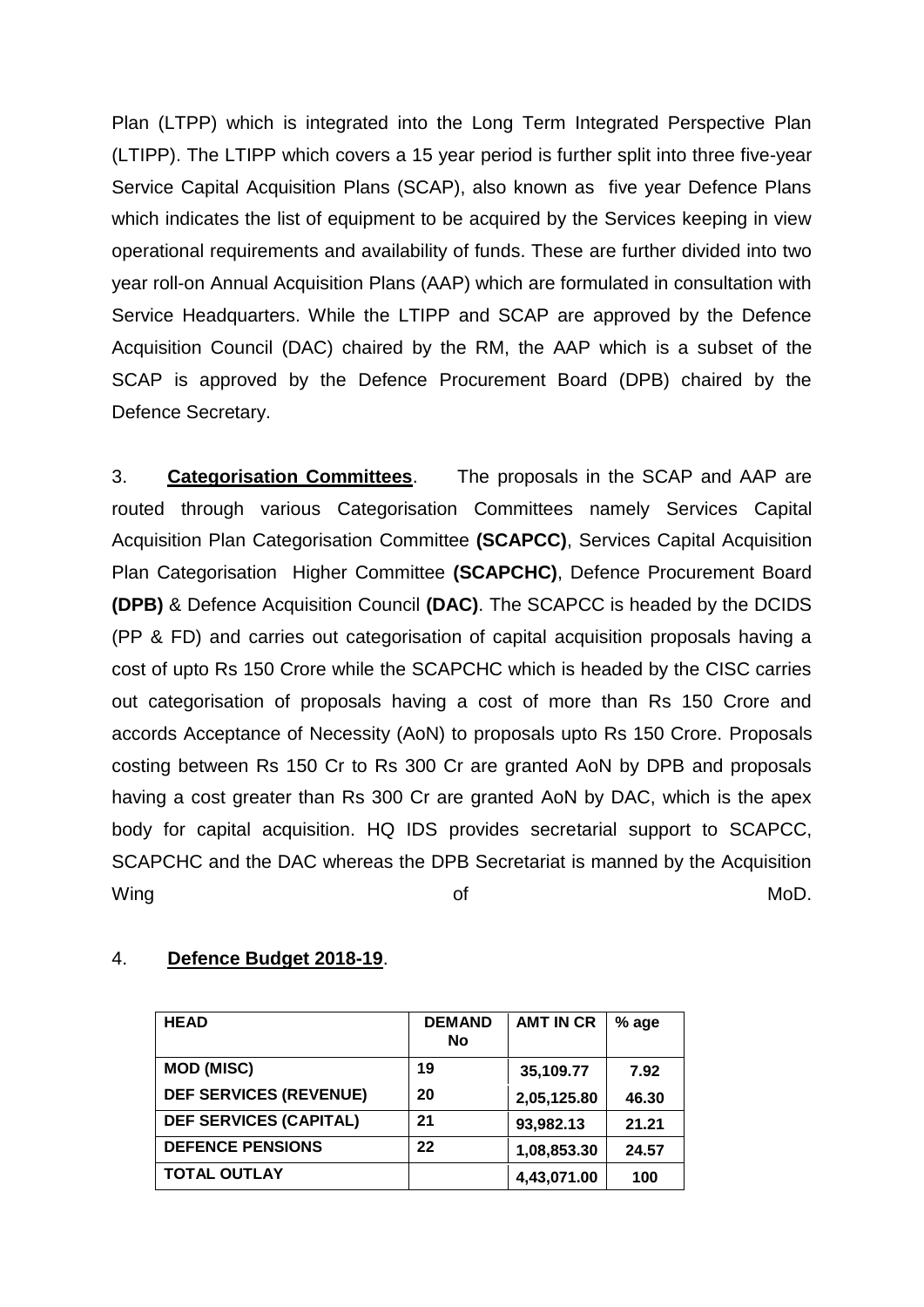

**Variation of Defence Budget as Percentage of GDP**

**Source:** Collated from open source information in scholarly papers, information on MoF website on internet. For understanding only **- 'not to be quoted as authority for official purposes'.** 



**Variation of Defence Budget as Percentage of Central Government Expenditure**

**Source:** Collated from open source information in scholarly papers, information on